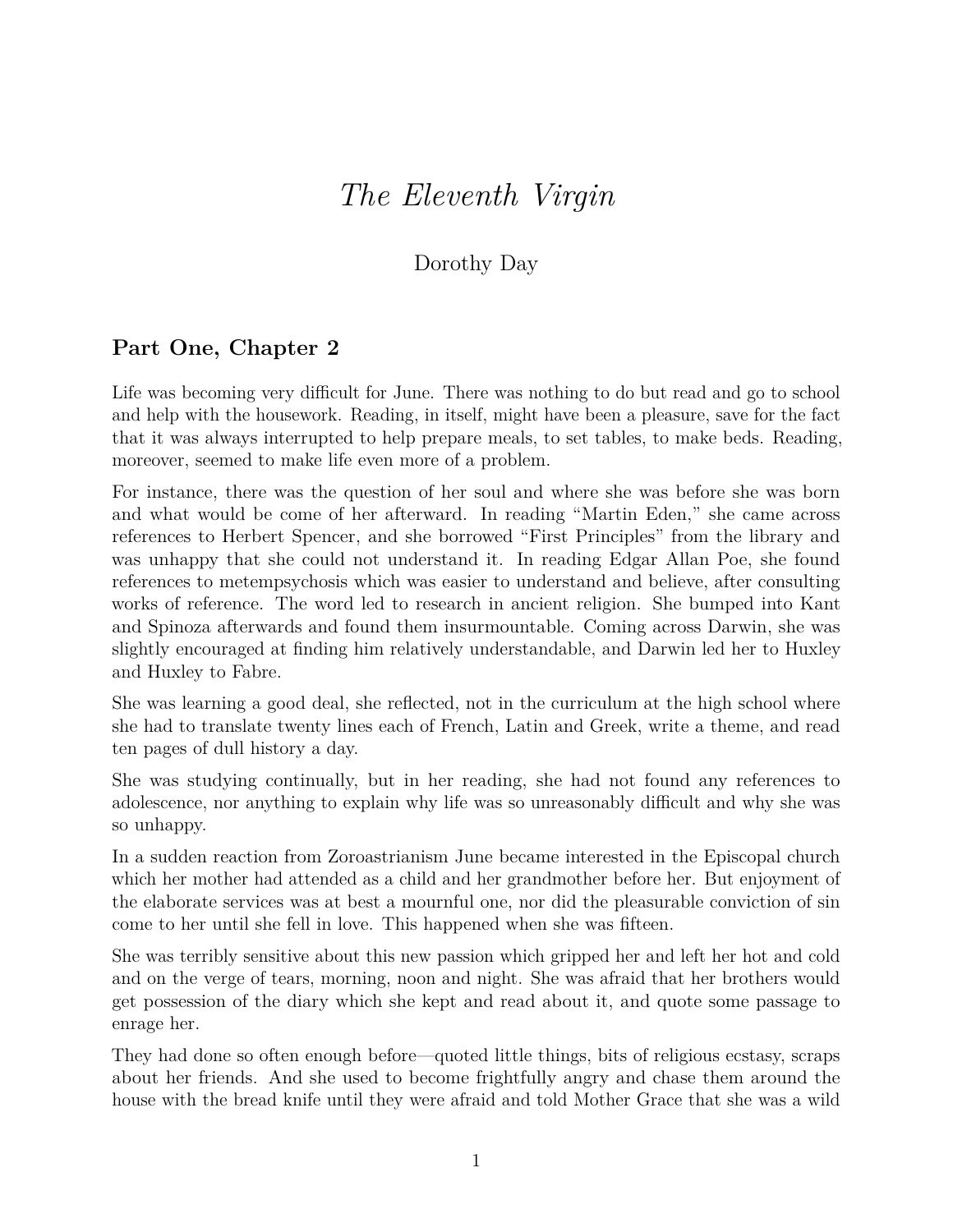cat. June never would have touched them with it, but she used to pummel them with her fists and bite them and pull their hair till they lost their tempers and fought back.

For a while it had seemed that no hiding-place was safe. If she put the diary under her mattress and locked the door of her bedroom, they would climb on the shed above the kitchen and in at the window, or they would pry open the door of the bedroom with a knife. Then they would read it, with their heads together over the fire, and giggle and learn passages of it by heart, to recite later. As furious as June became, however, she never ceased keeping it, because she was lonesome and the little red book was her only comfort. Finally a place was found for it underneath the carpet of the back stairs and then she felt safe.

This was an emotion more sacred than God and the little Jesus. It must be concealed from everyone, even from herself; only when she was alone, out under the trees in the park with her face pressed to the grass and her body clutching the warm throbbing earth or when she was in her room at night with all the lights out—only then, could she let the hurrying thoughts and desires swarm through her mind, leaving her body aching and trembling.

She had had attachments before, but in retrospect they seemed dully insipid. There was none of the early companionship which she had enjoyed with her mother. Mother Grace no longer called her a comfort. Instead she wondered what had "gotten into" her three eldest children. Relatives were strangers who were familiar with June and could take liberties with her and her emotions. She would have loved her brothers—but they were ashamed of being fond of their sister, and would suffer no expression of love from her. They were cold and aloof to each other, except when drawn together in times of storm; the poverty-stricken tenement on the South side, and the time Mother Grace became hysterical and broke everything in sight—these colossal things made them run together and clutch each other. They had each other and everything else in the world was terrible and mysterious. For brief hours they showed their love and were not ashamed.

June had loved Georgie Spielberger because when Mary Milady punished her for getting wet in a storm, he sympathized with her and consoled her. She had loved Adam Sunquist although he had protruding teeth, because he had said that she could go in swimming with the crowd if she wished, even if they did go in naked. June was six and he was eight, and although his freckles and his teeth prevented him from being just the one she would have chosen for her lover, she was grateful for his attentions. Feminine delicacy interfered on this occasion, so they took a "hitch" on the back of the mail-carrier's wagon and rode up the mountain to get apricots. But June ate so many of them that she became ill and from that time on hated the apricots and the boy who led her to them.

Then there was a fair-haired boy who sat two seats behind her in Miss Davis' room at school. In a fit of boredom on a hot day, she sent him a shy little note—"I love you." The reply was not at all gallant. Pursued, he fled. His note read, "Well, I hate you. You think that you're the smartest in the room." June replied, "I hate you, too." That was all. But at the close of school when they had sung "Now the day is over," and Miss Davis asked all those who had not whispered during the day to rise, and June rose and he rose, a tragedy occurred. The little tell-tale across the aisle raised her hand and said, "Miss Davis, June and Roy have been passing notes." And they had to stay in after school, both of them. The teacher was very anxious to hear what the notes contained, but June would not tell, nor he. She stood at the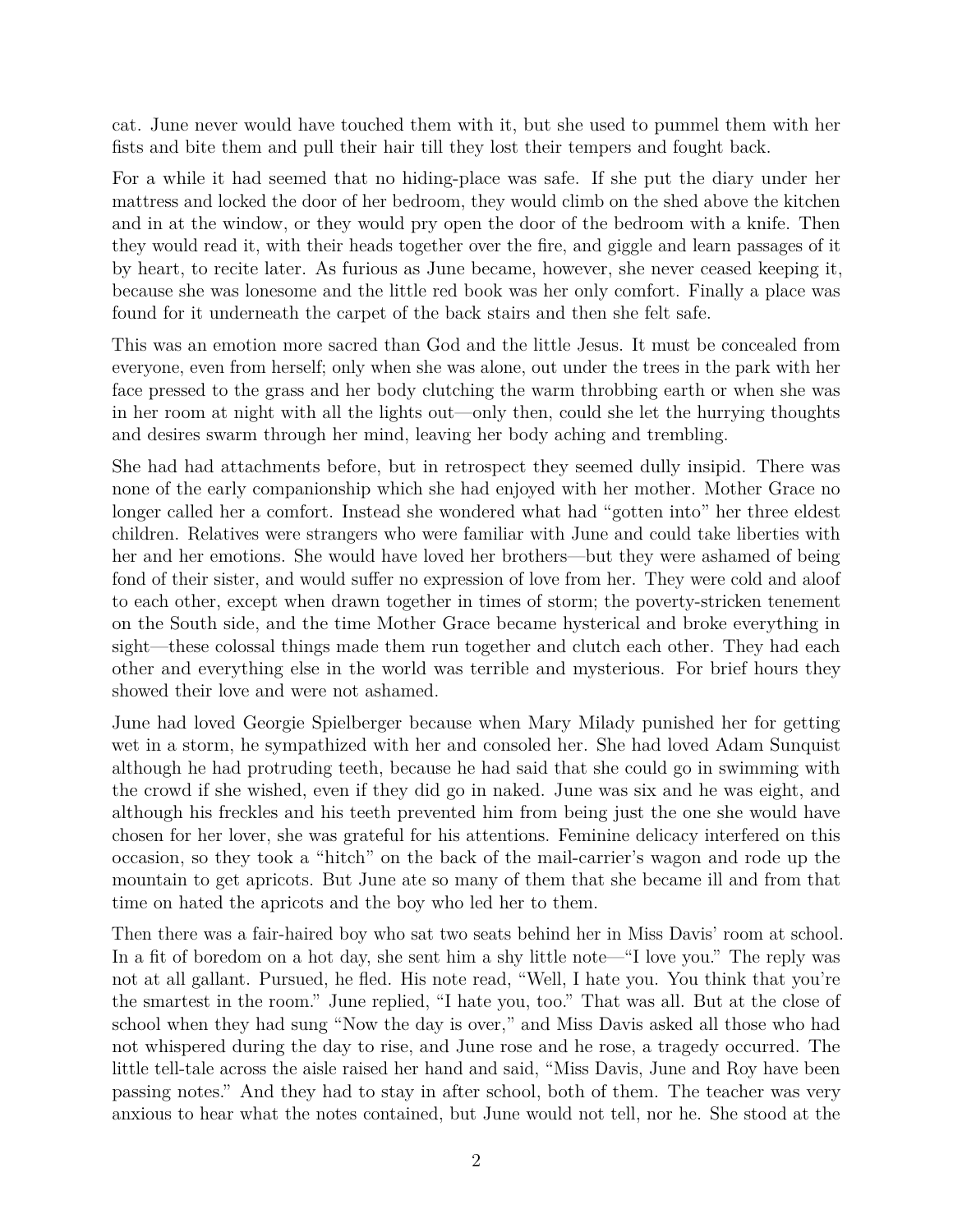teacher's desk and wept and the boy stood sullen and obstinate. They would not tell her although she kept them for two hours.

In spite of the fact that the boy carried June's books home from school and told her that he did not mean what he said in his note, she hated him forever after.

When she was twelve, she loved Jim Pickering because he also paid attention to her when no one else did. Jim was a man; he was eighteen and worked on a ten-twenty-thirty cent stage as a hypnotist and wrote poetry. All the girls on the block were crazy about him. His attentions appealed to June's sense of vanity. Mr. Henreddy, in one of his recurrent moods of superiority, would not let his daughter play with the girls of the neighborhood nor join in their good times—Mother Grace assisting him in carrying out his idea of exclusiveness—and June envied them and tried to get even with them by inciting their jealousy. Every evening she sat on the front porch and listened to Jim's poetry. Then one day Mother Grace accused her, laughing lightly, of having a "case" on him which shamed and disgusted June so that she fled whenever he was around.

But she had never before been troubled by thoughts of a man's arms and lips. Her mind had never seemed to be connected with her body and it was strange and wonderful that a thought, a glance, could make a little shiver of delight run through her.

The day June fell in love, Mother Grace was in the hospital. June had just received word from Mr. Henreddy that she had a little brother and that he hoped she was glad. She was glad, but not in the way he thought. Tension was relieved; a subject was no longer avoided in the house; Mother Grace would no longer look out of haunted eyes, and now she could wear some sensible clothes again instead of loose, unheard-of garments. And she wouldn't walk around the house any more at night like a silent, dusky ghost.

The baby—June couldn't realize. She hadn't seen him yet. And she had other things to think of. Something had just happened to her and she was not yet sure what it was. From all the novels she had read, she suspected that she had fallen in love. She had fallen in love at first sight even. It was a remarkable thing, a joyous thing, and in a peculiar way, she was happy. She was happy but she wanted to cry. And she was sure that she didn't want to cry because of this new feeling, but because "Miserere" was being played on a hurdy-gurdy down the street. She always wanted to cry when she heard it.

It had happened at two o'clock in the afternoon. June was sitting on the porch crocheting some wash rags for the family.

Half an hour before, she had found a four leaf clover—the first that she had ever seen. She was thrilled in a curious way by it. With the sweet superstition of adolescence, she felt that something was going to happen to her, and that something was not connected in any way with the new baby.

The afternoon sun was filtering through the trees and the pavements were hot. There were some lilac bushes in the next yard and the fresh sweet smell swirled around her like a host of silent bees. She was stung with beauty.

Suddenly she heard steps on the porch next door. She glanced up casually to find a pair of keen blue eyes looking at her. The house had been empty for a long while, and June knew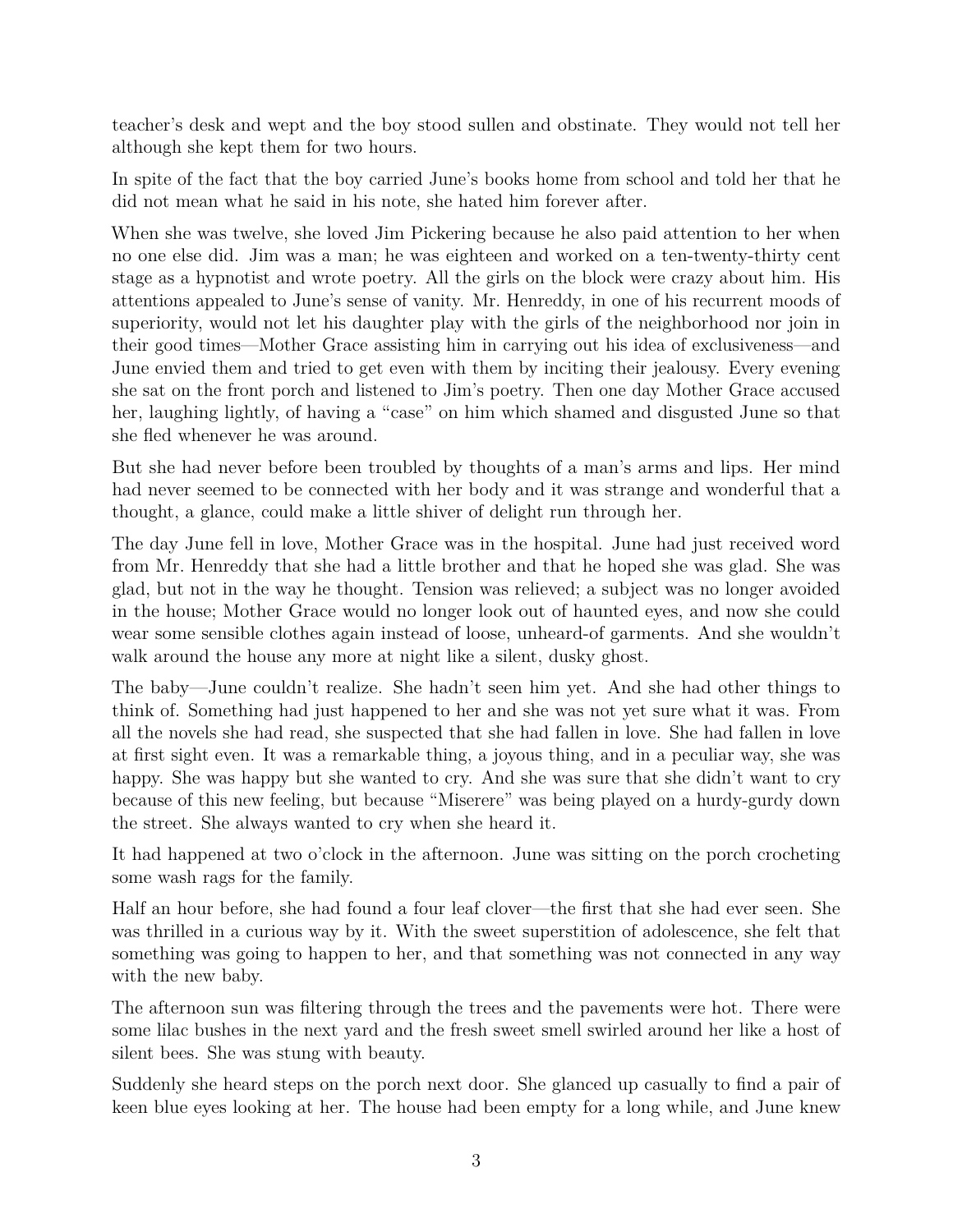that someone had moved in from down the street. This was the first she had seen of the new family. She had heard a baby crying, heard a woman's voice sighing once in a while, "Oh Gawd" or "Oh that brat," from the room which faced the Henreddy dining-room and opened on an air shaft and she heard a violin whining and exulting now and then, late in the afternoon.

This man who caused such a shudder to shoot through her was Mr. Armand, as she found out afterward, who played in the symphony orchestra. Neighbors on the other side of the street knew him and his family because they had lived there for fifteen years. His wife had sung as a soloist before he married her, they said. He had fallen in love with her three summers before. She didn't ever sing any more. All she did was wheel the baby up and down the street and sew some tiny garments which were far too small for the child which she held in her arms. Mother Grace had seen her and said succinctly, "Another coming? Oh Lord, three small children in two adjoining houses!"

The man stood there for a long moment, fumbling for a key and piercing June with his sharp eyes. His hair was cropped short and brushed straight off his forehead which was high on each side of his temples. His nose was long and sharp and his chin was square with a deep dimple in it and he kept it in the air as though he were laughing contemptuously at the whole world. He was well groomed and he held his shoulders haughtily, and June noticed afterward that he swaggered as he walked.

She liked the interested look in his eyes; there was something personal about it that made her feel grown up. She felt her face flushing but she couldn't turn away till he found the key and entered the house. Then she looked at her hands which were trembling in her lap and which had turned cold although she felt hot all over.

June got up quickly and went into the house for her hat, throwing her crocheting on the dining-room table.

"Where you going?" Adele asked. She was dusting the books on the open shelves and she looked worn and tired. "Let me come too, please, June," and although her sister didn't answer her, she flung the duster behind the door and came with her, hatless and with a smudge on her cheek.

"I hate that house," she said. "And I hate Mrs. Cummins." Mrs. Cummins was temporary house-keeper during their mother's absence. "And I hate to dust and wash dishes. I hate the new baby too. It only means that we'll be tied down all afternoon so that we can't run away together for picnics as we used to. We'll always have him whimpering around. Do you remember how all day long the Weiss girls had to take care of their baby brother?

"And mother'll be more cranky and particular about things and there'll be more work around the house with a kid. Oh, damn!" She bit her lips to keep from crying.

"Well," she said at last with a resignation which seemed very sweet to June—"well, there's one comfort. You and I'll get noble, just like 'Beulah,' wheeling a carriage up and down the street and walking the floor with him and taking care of him while he's sick. Do you mind awfully having this baby come?"

"No!" June snapped at her, more from the intensity of emotion than from actual ill-temper.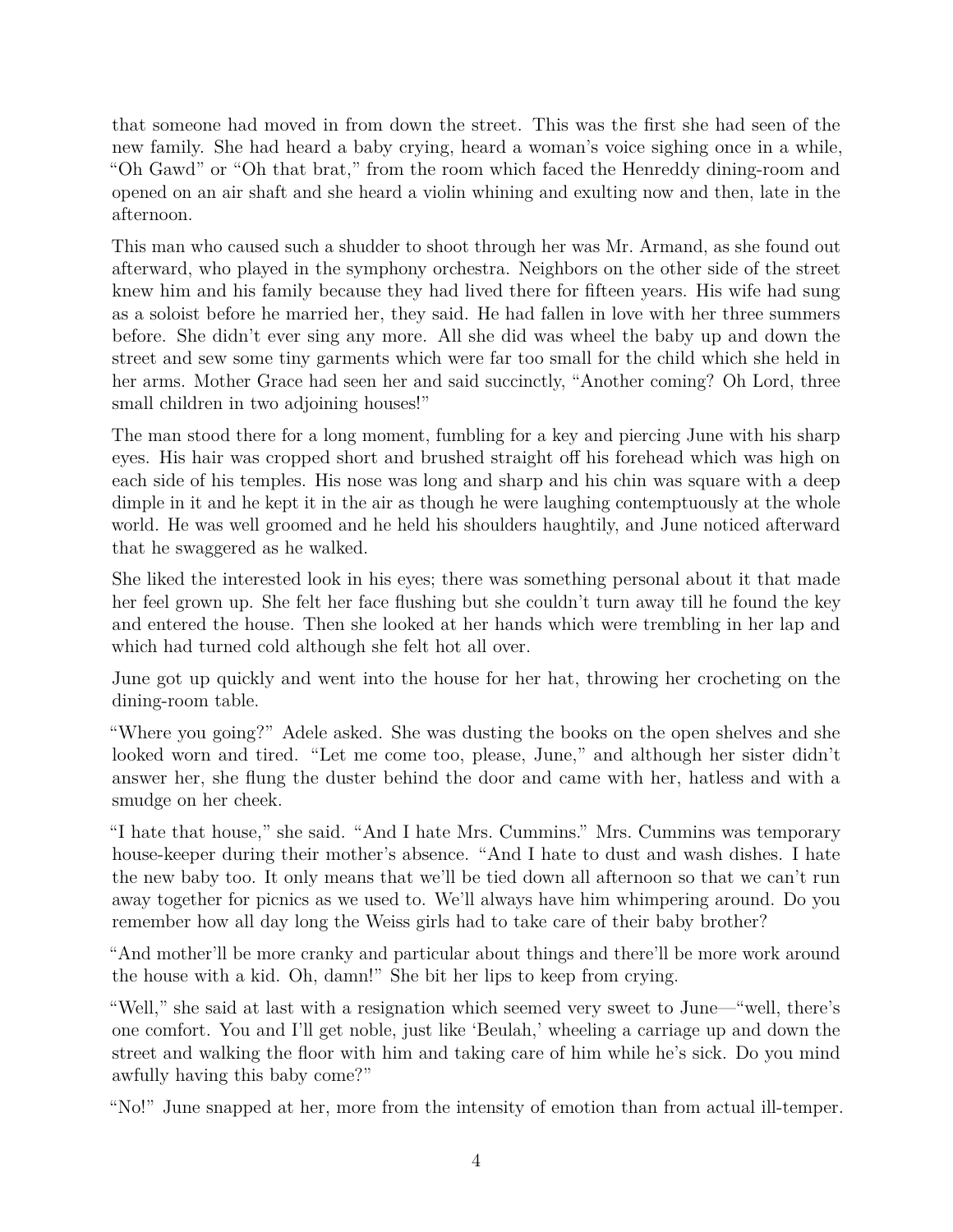"That's just one little worry."

"What's the matter then?"

"Everything." And June began to run wildly through the short grass till she was completely out of breath and Adele gasped as she caught up.

Arriving at the lake front, they clambered out on the breakwater which jutted like a pointed finger in the deadly calm water. Far out, on the very end, they sat among the rocks and listened to the water sobbing softly around the rotten wood. In a tiny patch of dirt which had settled there, a dandelion was growing, smiling up at the sky lonesomely. Its gay color stabbed the air. Every once in a while, a little wave leaped and sparkled with another splash of color which greeted the flower. A breeze sprang up as the sun settled on the sky line, and stirred the wisps of hair around their hot faces. It was like a caress and June thought of Mr. Armand's long fingers.

"Why don't you say something?" Adele burst in on her thoughts. "You haven't spoken to me for days, and you've got that silent look I don't like. What are you thinking about?"

"I was thinking of the hate we have inside of us," June lied. "You hate everything and so do I. I hate the springtime. It's so restless and uncomfortable. You never want to do what you ought to be doing. You can't sit still and read and if you have to dust a room or wash dishes you have an awful ache in your heart. I tell you I hate it."

But really June didn't hate it. She loved to be bitten by fierce emotion. This steady restlessness had suddenly become a torment but she would not have given it up now that she knew what it was.

They sat there for a long time, Adele pulling out a tattered copy of "Jane Eyre" from the blouse of her dress and devouring it with an absorbed expression on her lean little face.

June stretched out on the rocks and let the wind kiss her lips and listened to the gurgling of the water around.

It was twilight when they reached home.

June discovered before the week was over the Mr. Armand, during the spring and summer months, led band concerts in the park a block away from her home. All through the summer the year before, she used to lie in bed and thrill at the little wisps of melody that floated in on the fragrant night. Often she begged her mother to let her go. There was little enough melody in their regular and placid lives. Her existence for the last six years had been so calm and restrained that now some little thing like a strain of music, the glance of a man's eye as he passed and the scent of a summer night aroused her strangely. There were no adventures to make her realize that life was joyful. When Adele and June were younger and their parents had been engrossed in making ends meet, there had been opportunities to run away and mingle with the crowds of children in playgrounds and play in the dirty streets with strange little girls and tell them wild, imaginative tales. Even the boys that June used to play with who now came to the house were distant and different. It was a humdrum life of lonesomeness and she was fifteen.

Adele and June made up their minds that while Mother was in the hospital and Mr. Henreddy was working nights they would take advantage of the freedom and go to the concert. Adele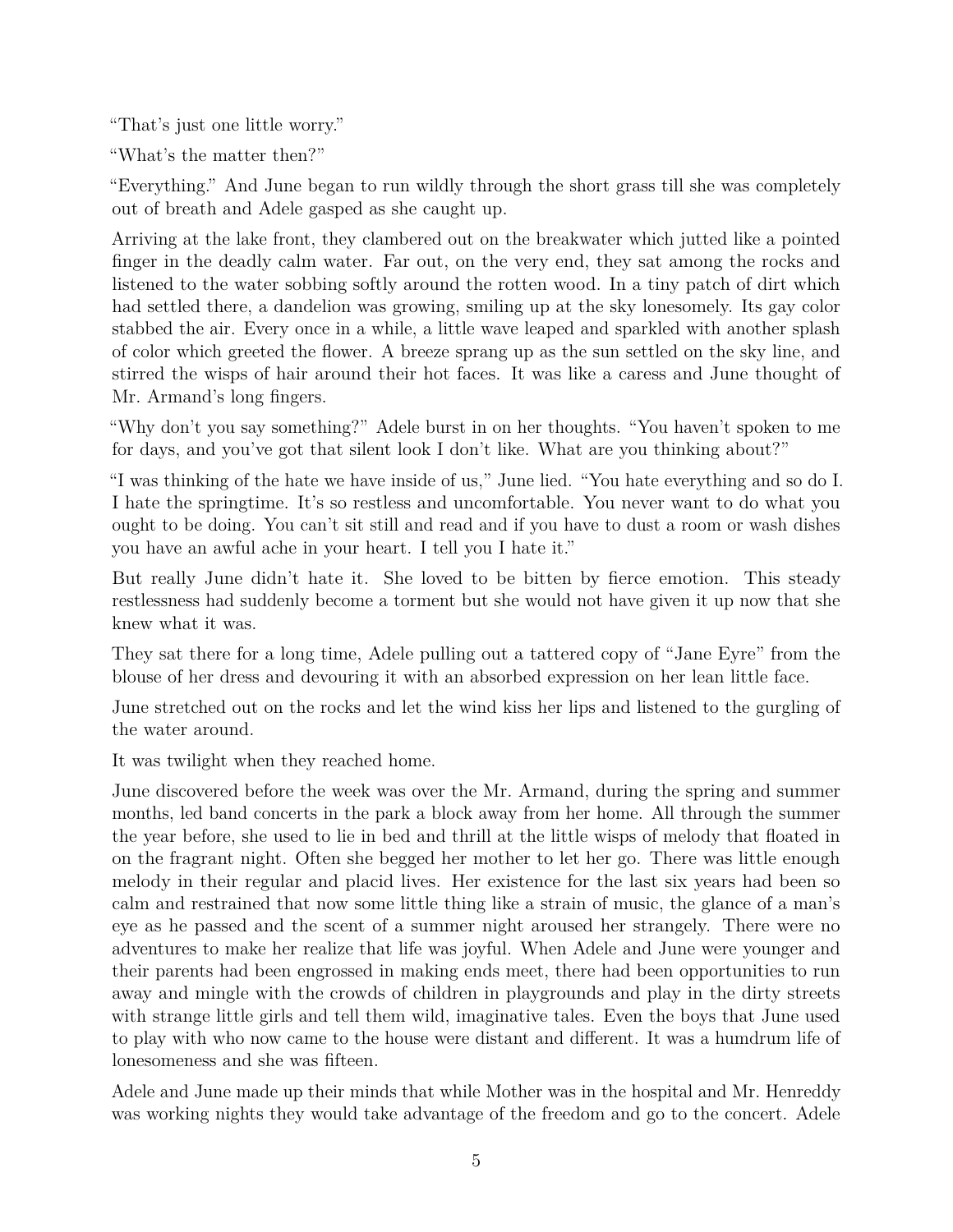was by nature more cautious and conscientious than June but she longed so to get away from the house that she was easily persuaded to do what she considered a wicked and thrilling thing.

"Suppose the boys tell?" she whispered.

"I know they won't." June was very confident of that. "I've got something on both of them, and they don't dare. You didn't know and you mustn't tell, but Dan broke a window on the next block and got arrested for it. He made me promise not to tell, but I will if he starts snitching on us. And Dave is fighting—real prize fights—in the back room of the Emery Street saloon. Mother doesn't know that either. One day he broke a thumb. I promised I wouldn't tell her, so they won't dare tell anything that we do."

It had showered that afternoon, and all the park was cool and moist. People were hurrying to the concert to get seats. A slight breeze stirred the women's clothes and wafted faint perfumes to June as the children passed them. Every now and then a little toad hopped across the path.

"Everything smells so good!" and Adele sniffed ecstatically.

They arrived at the concert ground early and found seats in the second row of the benches where they faced the band-master and could watch his every movement. They waited and waited. There was a continual babble of voices, but Adele and June were silent.

Then Mr. Armand strode through the crowd, and there was a ripple of applause as he came which swelled and swelled. He was tall and lithe. June noticed again with a thrill the aggressive way he carried his shoulders.

Adele nudged her sister as he passed. "He lives next door to us now," she whispered. "I've seen him pass a couple of times. He knows father because he always speaks to him."

June kicked her under the bench to make her keep quiet. She was irritated that Adele should break the sensuous stillness that enveloped her and she was angry and jealous that her sister should have seen him more often than she. And it was then too, that he passed her seat, which was on the outside by the aisle, and his hand brushed hers. The contact made her catch her breath and an agreeable quiver came to her heart.

For the rest of the evening June gazed at him with an intensity which he must have felt, she reasoned, because every now and then he'd look her way and smile. And all the while the spell grew and grew.

A week later, Mother Grace came home from the hospital with a tiny atom in her arms which she put in a clothes basket on the floor. The family bull dog smelled at it for an instant and woofed joyously. The tip of his tongue stood out as though he would like to give it a mighty and slobbery kiss that would engulf it. But he looked at Mother and slunk away.

Mother seemed tired. She showed no pride in her new possession. All day long she sat at the window with her brows puckered. Although Mr. Henreddy wanted her to go to bed, she stubbornly refused.

A feeling of awe swept over June every time she looked at her mother. Once in a great while when she managed to play with any of the children in the neighborhood, she had caught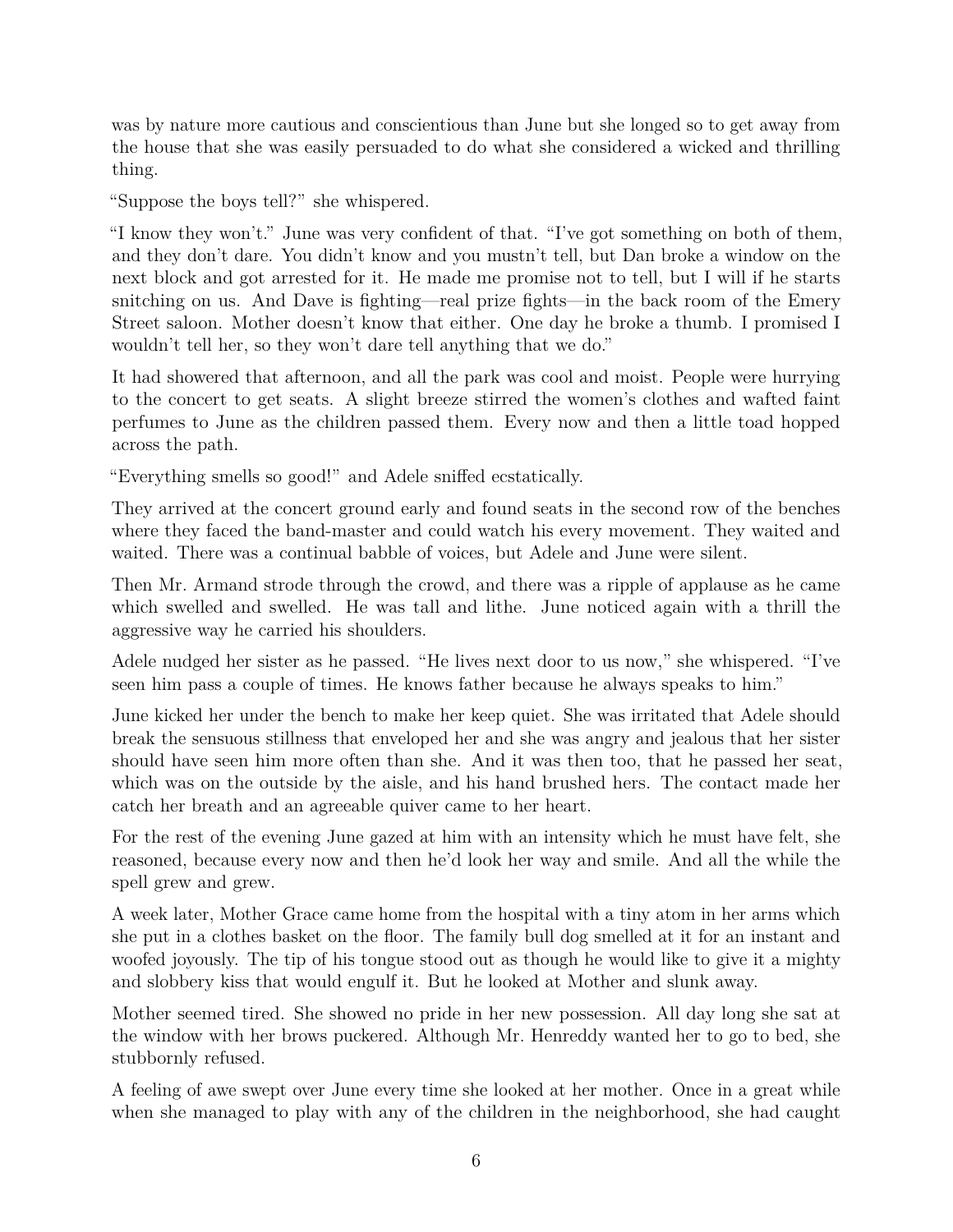fragments of conversation which recalled Sadie Spielberger and her revelations. Also, in the tenement on Twenty-second Street, Mrs. Cleary had had a baby and June remembered how she had hidden her head under the covers and strangled the sobs in her throat as sounds came down the airshaft.

June wanted to question Mother Grace about it, but it took more courage than she possessed. It was only when the library grew dusky and the baby, whom father called "Glubb" was being nursed preparatory for bed that she could ask her—"Mother Grace, did it hurt?" and clutch her hand.

"Who's been saying things to you, or what have you been reading?" Her tone was brusque. "It was nothing much. Wore me out somewhat. Have you got the dishes washed?"

The children had never known what it was to have Mother sick before, so her irritability, added to increased household duties made their lives seem dark. Adele and June used to cry in bed at night. June's only relief during that long hard summer were the moments when her blood ran fire at Mr. Armand's glance.

She saw him three times a day regularly. At ten in the morning he left the house; at three in the afternoon he returned; at quarter of eight in the evening he left again for the concert.

All day she thought of him, and she found herself unconsciously imitating his walk, and when she caught herself at it, she felt a hot wave spread over her. Mother Grace used to say he swaggered and June would agree indifferently, although she became acutely self-conscious at the sound of his name. And because the neighbors talked about him behind his back, Mother Grace called him worthless too and said that he went around with other women. June didn't blame him when she knew his wife.

She was a tall woman—though he was taller—and her hair was shot with grey. The baby was two years old, and once when June and Adele were walking and wheeling Glubb and she passed, she turned to June and said, "Gawd, these brats make me tired."

In June's heart she agreed with her, because she was hot and tired and unhappy. But she condemned her for saying what she did because she was his wife. She condemned her big floppy hat too, and her clothes were what Mother Grace called "in bad taste."

On some golden afternoons June saw Mr. Armand oftener. In the afternoon when he returned, sometimes he took the baby to the park with him and sauntered down the steps and past with his pugnacious chin in the air; and June would look at him defiantly, angry with him for the feelings he evoked, yet loving him all the while.

On the days that he did not send her that sympathetic and exciting glance, she was miserable and sad and when she was alone at night, wallowed in melancholy.

Being at the Tennysonian age, the lines kept coming to her, increasing her mood—

"*Dear as remembered kisses after death Or sweet as those by hopeless fancy feigned On lips that are for others— Deep as love, deep as first love,*